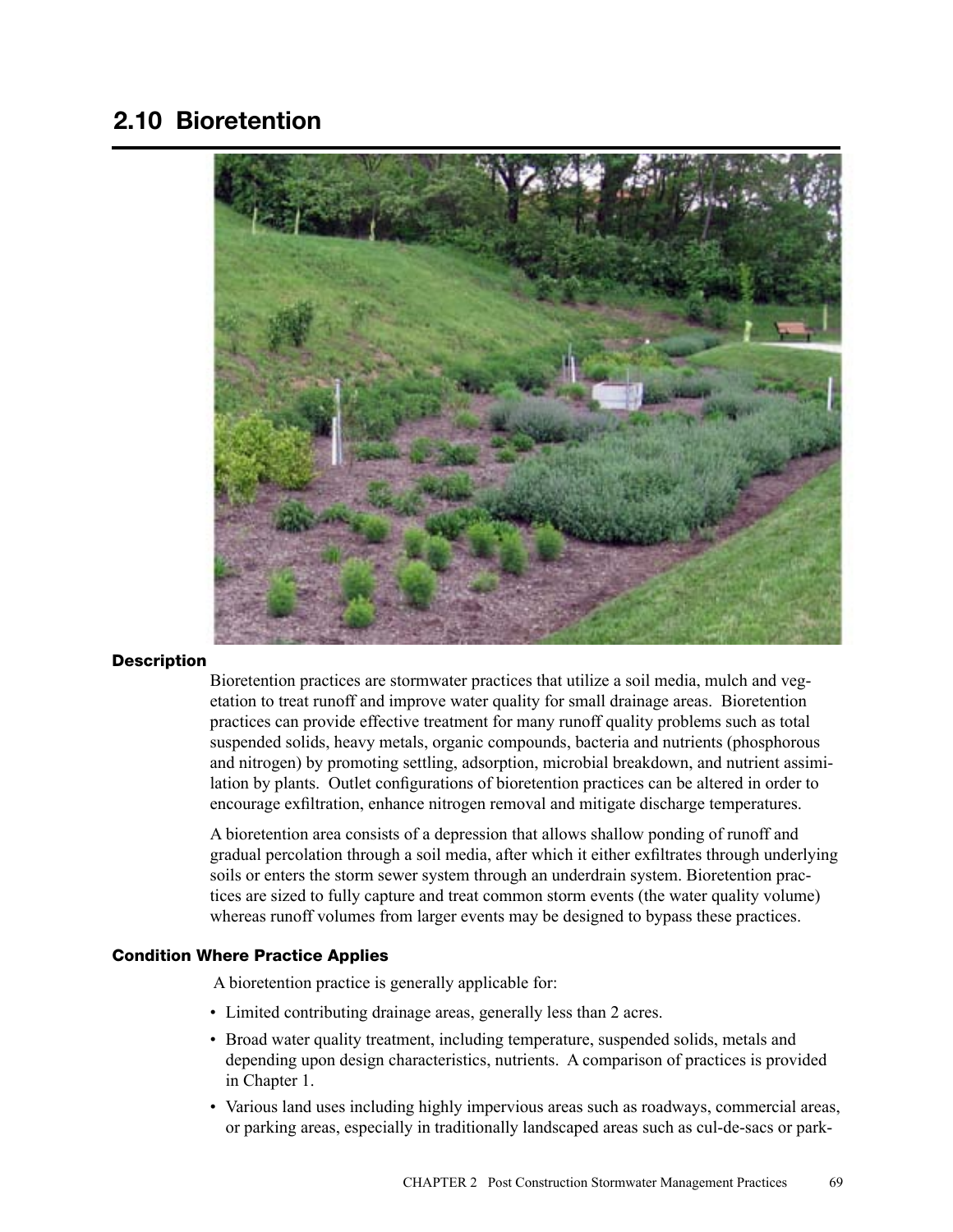ing lot islands.

- Sites with soils of sufficient hydraulic conductivity or a suitable outlet for an underdrain system to fully drain the practice in a period of 12 to 48 hours.
- Sites with sufficient fall between inflow point and outlet for the underdrain, (generally exceeding 3.5 feet). Shallower facilities are expected to reduce the effectiveness of treatment.

Bioretention practices are not applicable where:

- Continuous groundwater flow will prevent the basin from draining between storm events.
- Groundwater pollution potential is high due to high pollution loads or a high groundwater table.

## Planning Considerations

*Groundwater Concerns –* There is an increased risk of groundwater pollution if there is not adequate separation between bioretention facilities and the groundwater table.

High groundwater may impede the proper functioning of the practice by consuming storage capacity or slowing drainage of the practice. Karst areas, shallow bedrock, a high groundwater or seasonally high groundwater table, or soils that allow surface water to bypass treatment through the soil media all increase the potential for groundwater pollution. A minimum 2ft of separation is recommended and a minimum 1ft of separation is required between the top of the water table and the bottom of the excavated bioretention practice. Separation may also be achieved by using an impermeable liner or a layer of compacted earth. Seasonal high groundwater should also be evaluated so it is sufficiently below (see above) the excavated bottom of the practice or able to be lowered sufficiently with perimeter drains.

*Off-line or In-line with Major Flow –* Bioretention practices may be designed off-line or in-line with runoff flow. Off-line facilities fill to capacity, and then are bypassed by additional runoff. Off-line design minimizes the potential for eroding mulch or other material from the practice during high flows. Off-line bioretention is typically surrounded by an earth berm to capture the required volume of runoff and utilizes the same opening for flow entering and exiting the practice. Figure 2.10.1 shows an example of such a facility. Numerous installed off-line bioretention facilities have shown how poor design or poor construction may cause the initial treatment volume to bypass inlets to the practice. Therefore careful design must be used to insure that runoff enters and fills the practice before bypassing.

In-line (also called on-line) facilities fill with the required volume of runoff then discharge excess flows through an overflow or outlet structure such as a drop inlet or weir. These facilities must be designed to safely route large storms through the practices without erosion in the facility or at the discharge location.



Figure 2.10.1. Flow into a.) offline versus b.) in-line facilities. Offline facilities receive flow then are bypassed by runoff, while in-line facilities receive all contributing runoff.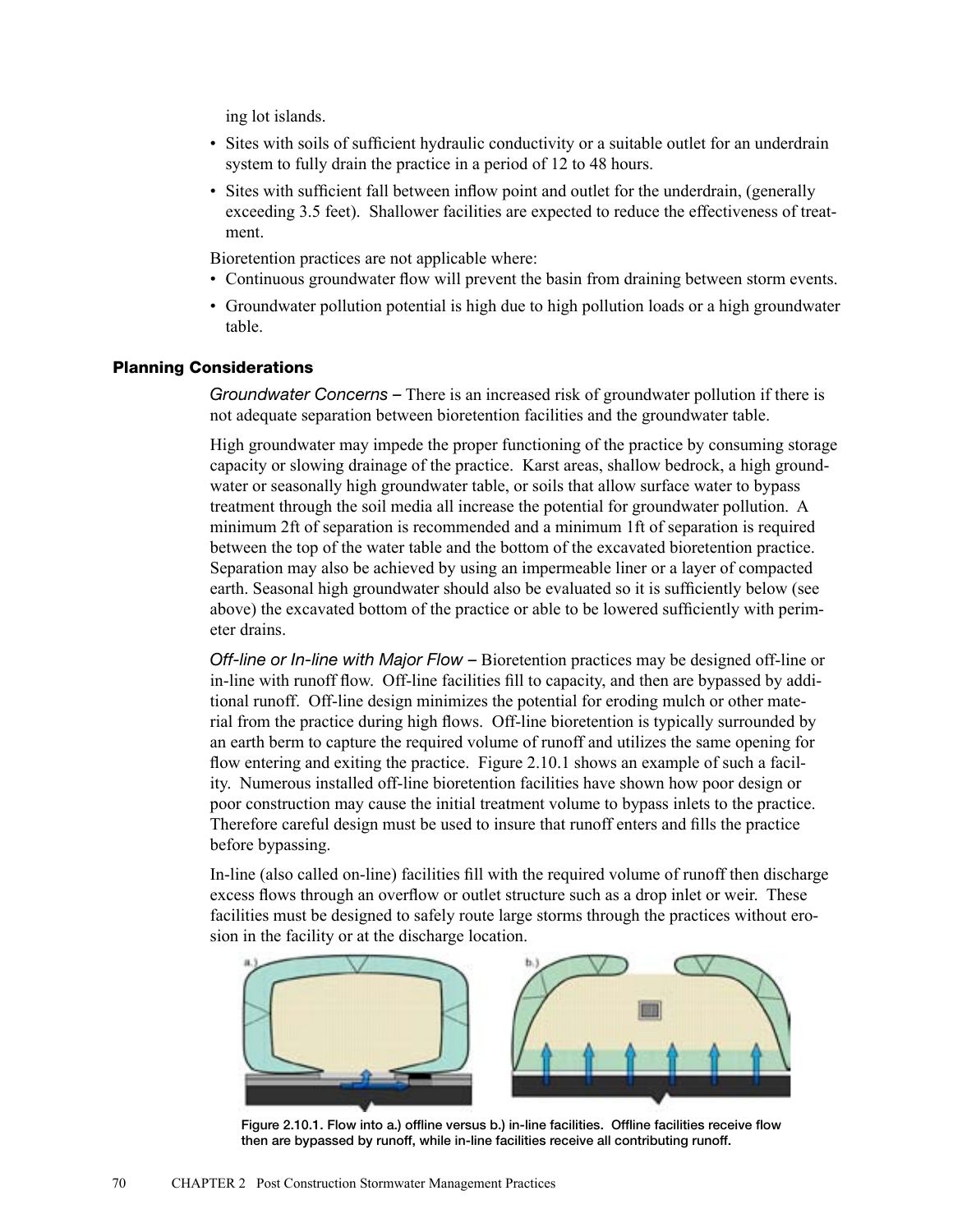*Suitable Soils for Infiltration and Establishing Need for a Designed Underdrain System –* The bioretention practice must be designed so that the treatment volume will be drained between 12 and 48 hours either through infiltration into the soils under the facility, through an underdrain system, or through a combination of in-situ soils and an underdrain system. Facilities designed without an underdrain system shall have a qualified professional certify in-situ soils have the capacity to fully infiltrate the treatment volume within 48 hours. This certification shall include a description of the soil depth and horizons that correspond to the design elevations of the bioretention practice.

*Setbacks to Prevent Water Damage -* Appropriate setbacks from property lines, wells, septic systems, basements and building foundations shall be maintained to prevent damage to these systems or offsite areas. The following table provides recommended minimum setbacks.

|                                           | <b>Setback Distance</b>                                   |                                                                         |  |
|-------------------------------------------|-----------------------------------------------------------|-------------------------------------------------------------------------|--|
| Feature protected by setback              | <b>Bioretention Utilizing</b><br><b>Underdrain System</b> | <b>Bioretention Utilizing Suitable</b><br><b>Soils For Infiltration</b> |  |
| <b>Property Line</b>                      | 2' (check with local requirements)                        |                                                                         |  |
| Well                                      | 100'                                                      |                                                                         |  |
| Septic System (including perimeter drain) | 50'                                                       |                                                                         |  |
| <b>Building Foundations or Basements</b>  | 10'                                                       | 25'                                                                     |  |
| Asphalt (parking, drives or roadways)     | 2' (check with local requirements)                        |                                                                         |  |

*Long Term Maintenance and Easements -* Since bioretention combines plant materials with the temporary storage and filtering of stormwater, more frequent regular maintenance is required than for other more traditional stormwater facilities. Designs shall include easy access for maintenance as well as an appropriate plan of operations and maintenance that considers the spectrum of activities described later in this standard. A legal and enforceable maintenance agreement shall be in place and executed. Although many bioretention facilities are located on private property and will be privately maintained, the area shall be placed in a drainage easement to permit public access if maintenance should be necessary. For residential developments, additional measures such as educational materials and deed restrictions may be necessary to prevent alterations that would affect the use or diminish the effectiveness of the bioretention practice.

*Filter Bed Area -* Bioretention facilities may require more area than some other stormwater treatment practices. Generally the surface area of the filter bed will be between five and ten percent of the contributing impervious area.

*Slope and Effect of Curbing -* Designers must consider the effect of curbing around the bioretention area on the design and construction of side slopes and the filter bed. Curbing may steepen side slopes in some areas and compel contractors to fill areas of the filter bed. Consider wheel stops that allow sheet flow, lower curbing or detailing exact grading on plans to prevent problems.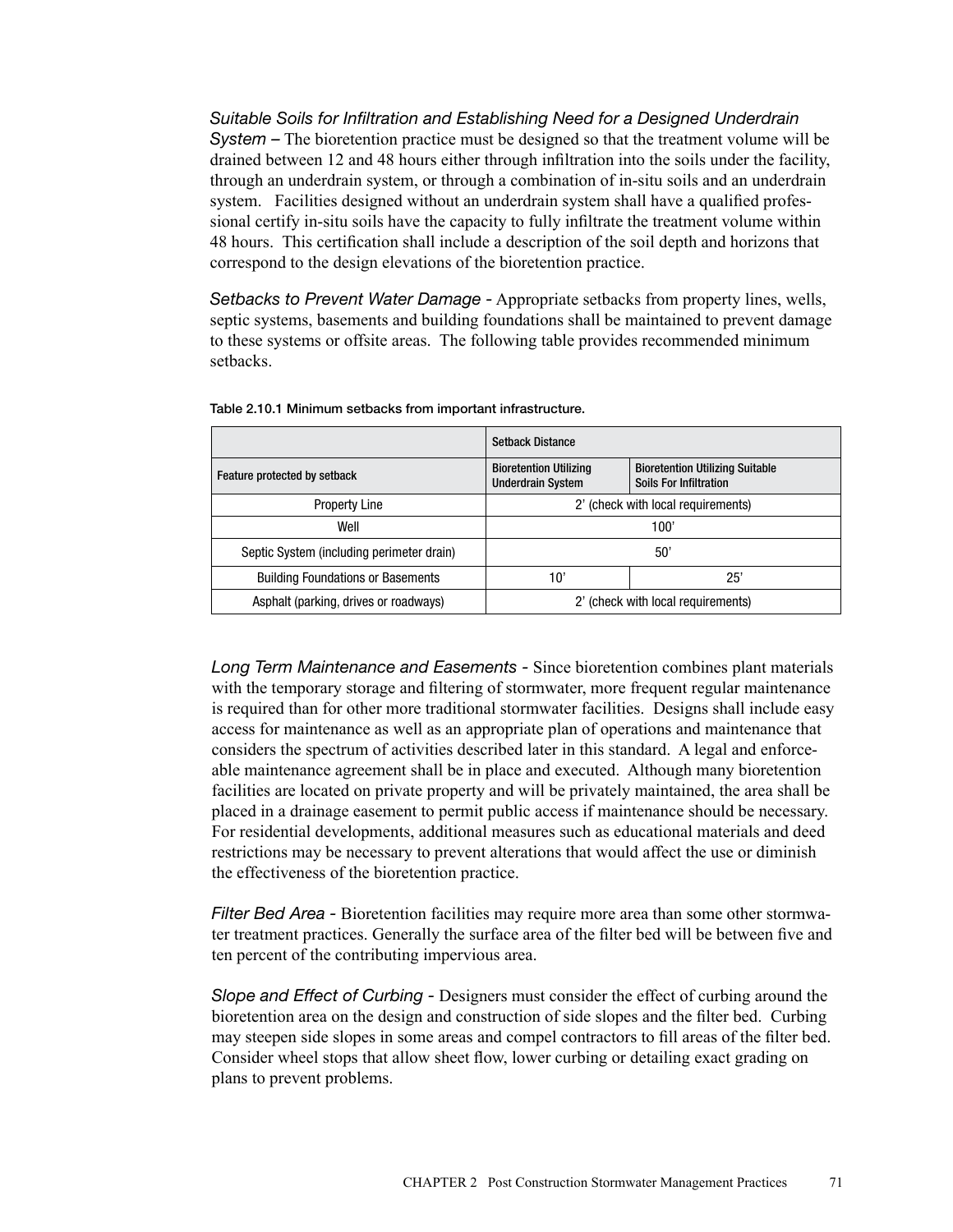*Construct Bioretention after Site Stabilization -* Bioretention facilities shall be constructed after all other areas of the drainage area have been constructed and finally stabilized. That is, sediment-laden runoff from construction shall not be allowed to pass through the practice. Runoff from actively eroding sites will cause the premature failure of bioretention facilities. Avoid using a bioretention facility as a sediment trap or basin. If they must be used to capture construction site sediments, excavation should leave the trap or basin bottom at least 12 inches higher than the planned bioretention bottom elevation. After construction is finalized they may be excavated down to the final elevation after water and sediments have been removed. These measures will help to protect the infiltration capacity of the underlying soils.

#### Design Criteria

*Water Quality Volume -* All bioretention practices shall be designed to treat the water quality volume (WQv) by initially ponding that volume and allowing it to infiltrate through soil media within the practice. Bioretention practices have a target drawdown time of 24 hours for the surface ponding area. Drawdown time may be controlled by the soil media (typically), by an orifice on the underdrain or by the the rate of infiltration into in-situ soils under the practice.

*Incorporating Additional Objectives* - Design of bioretention practices will vary depending on the water quality objectives, the potential for groundwater recharge, and the potential for groundwater pollution. While all bioretention practices provide filtration through the soil media, the following conditions and design variations may enhance or limit the infiltration of water into in-situ soils, or enhance denitrification at the bottom of the practice.

*In-situ Soils Suitable for Infiltration –* Where in-situ soils can fully infiltrate the water quality volume within 48 hours and where groundwater pollution potential is low, exfiltration may be used as the primary drainage for the bioretention practice. Although this situation may be designed without an underdrain (Figure 2.10.2a), an internal water storage layer provided with a drain near the top serves as a backup to natural exfiltration (Figure 2.10.2b). Systems designed without an underdrain may not be used where extensive ponding of water above the practice will cause damage. Infiltration capacity of the soils shall be tested by a qualified professional.

*Limited Infiltration and/or Enhanced Nitrogen Treatment -* (Limited infiltration soils  $= 0.05 \le Kfs \le 0.5$  in/hr.) This design provides an internal water storage (IWS) layer below the upturned outlet of the underdrain pipe. This standing water zone (see Figure 2.10.2b and option 1 of 2.10.3) holds water and extends opportunity (both in time and quantity) for exfiltration. This layer also acts as a anoxic zone that encourages denitrification, that is, the conversion of nitrate to nitrogen gas, reduction in nitrogen discharge, and thus is an aid in preventing eutrophication of receiving waters. This design is expected to provide better than 40% and perhaps as high as 80% mass removal of nitrogen from surface runoff.

*Low Infiltration In-situ Soils –* For sites having in-situ soils with low permeability (clayey subsoils with  $Kfs < 0.05$  in/hr), a standard underdrain bedded in a gravel layer provides the primary drainage for the practice (Figure 2.10.2c and Figure 2.10.3c). This configuration may be most appropriate for hydrologic soil group (HSG) D soils.

*Impermeable Liner –* For areas with a high water table, karst, shallow bedrock or high pollution loads, an impervious liner separates the entire practice from in-situ soils and the water table (Figure 2.10.2c). This design also relies on the underdrain system as the primary drainage. This is appropriate where heavy pollution is expected and/or where groundwater must be protected.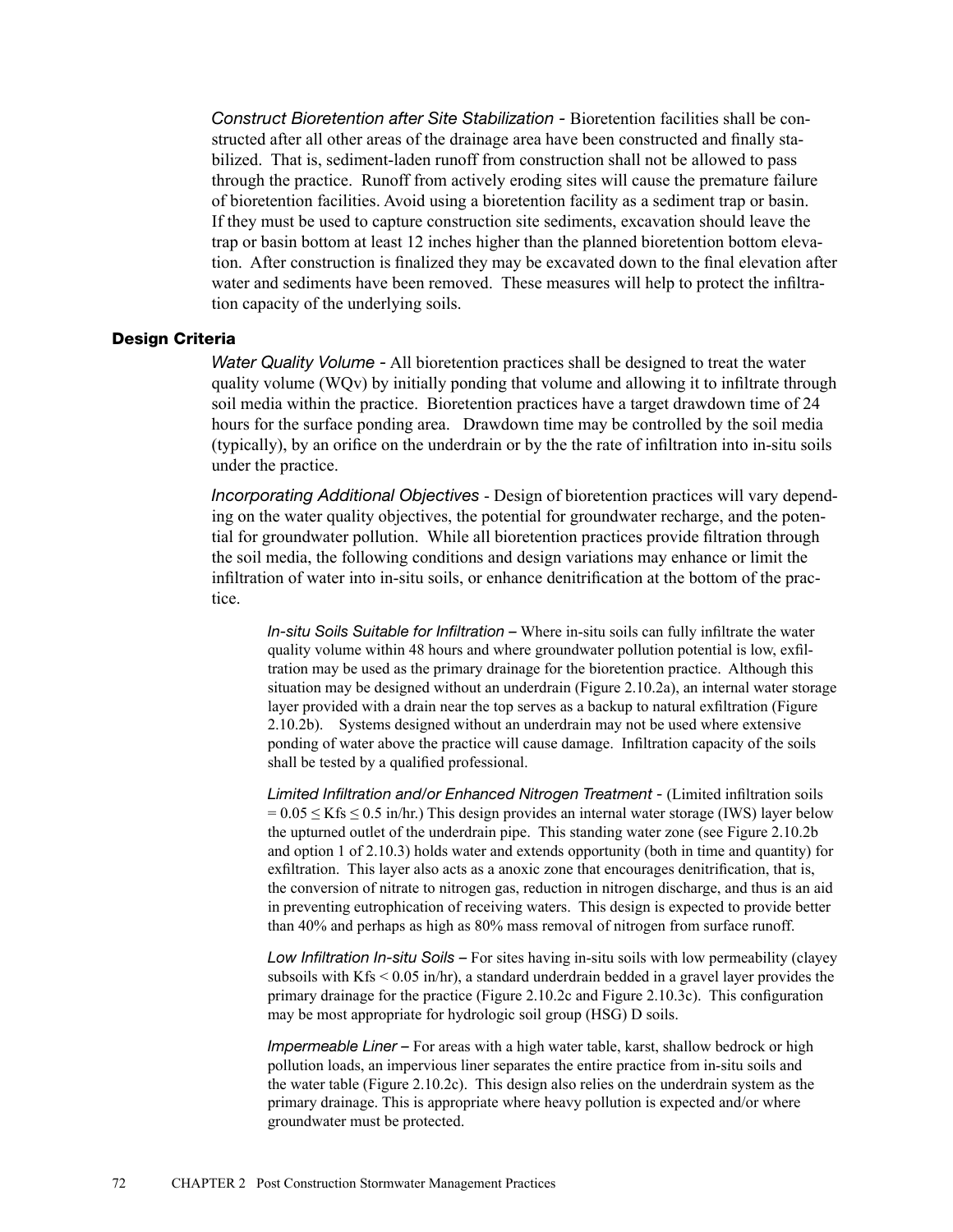

Figure 2.10.2 Underdrain configurations in typical bioretention cross-sections (blue dashed line designates water available for infiltration. From left to right:

a.) Bioretention with soils suitable for infiltration (underdrain optional).

b.) Bioretention with an internal water storage (IWS) layer that has been raised into the soil media for denitrification. An IWS will provide extra storage for infiltration.

c.) Underdrain placed for poorly drained soils.

d.) Lined bioretention cell.



Figure 2.10.3 Comparison of different underdrain and internal water storage configurations. These should be based on the soil properties and the design objectives. The figures labeled a.), b.) and c.) correspond to the same labels in figure 2.10.2.

a.) A bioretention area with soils suitable for infiltration may or may not require an underdrain. The internal water storage (IWS) layer should be sized to hold a volume that is equal or greater than the water quality volume.

b.) Bioretention with an internal water storage (IWS) layer for increased infiltration or for treating nitrogen. Raising the upturned elbow so that at least 6 inches of the IWS is in the soil media creates conditions for denitrification.

c.) Underdrain placed with a minimum of three inches of cover and three inches of bedding. This design still allows some minimal water storage for infiltration even on poorly drained soils.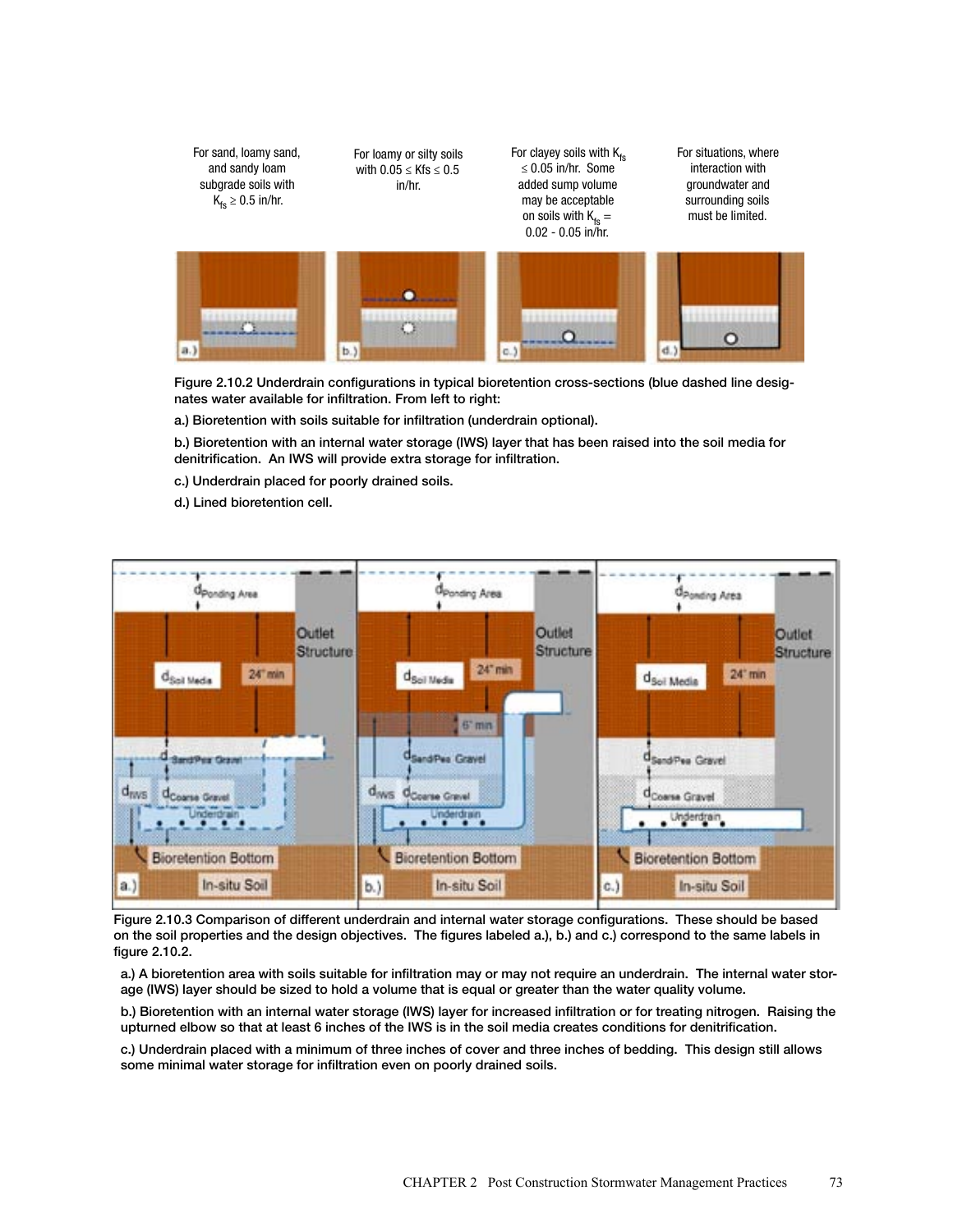*Area Dimensions –* The filter bed area typically will have a minimum 10 foot width though there are scenarios, especially in densely urban areas, where narrower bioretention areas make sense in order to take advantage of available space in parking lot islands, curb bump-outs, or landscape planters. Basin sides slopes, and pretreatment and conveyance areas, may increase the overall area dedicated to the practice and may affect slope of the filter area.



Figure 2.10.4 Components of Bioretention

General Components of Bioretention Practices

- 1.*Pretreatment Area –* Pretreatment is necessary to ensure long-term function of bioretention practices. High sediment loads cause clogging of the bioretention surface and failure of the practice. Pretreatment is designed to capture excessive sediment before it reaches the filter bed area and to dissipate energy so that flows into the practice don't erode adjacent soils or scour the filter bed. Pretreatment options vary based on whether flow is concentrated or enters the practice as sheet flow. Ideally, paved areas will be directed to the bioretention practice as sheet flow. For many bioretention areas, both types of pretreatment are necessary. The following pretreatment requirements apply:
	- a. Sheet flows from paved areas shall use a gravel verge (a shallow stone-filled trench) at the edge of the pavement to dissipate energy and spread flow onto a grassed filter at least 10 feet long with 4:1 or flatter sideslopes (see Figure 2.10.4).
	- b. For concentrated flows, the discharge must pass through either a grass swale or a pretreatment forebay. The grass swale must be at least 20 ft in length with a discharge of 1 fps or less for the 1-year 24-hour storm event. The forebay(s) must be sized to capture at least 20% of the WQv. Concentrated flows into the grass swale or forebay shall have an apron stabilized with appropriately sized riprap/stone.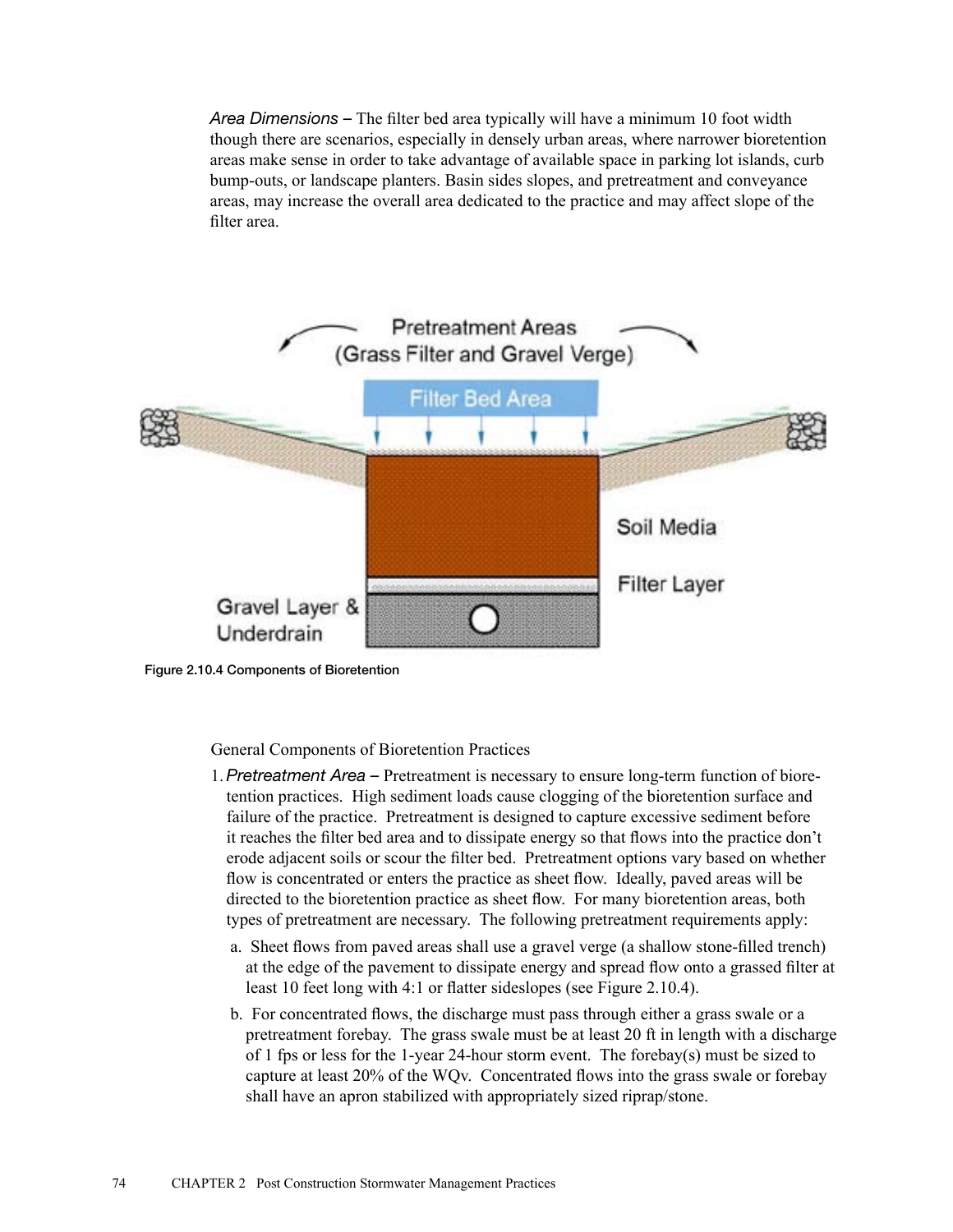2. *Filter Bed and Ponding Area* - The bioretention practice is designed to capture and temporarily store the entire water quality volume (WQv) so that it will infiltrate through the filter media. The ponding depth for the WQv should be less than or equal to 12 inches to ensure the WQv drains in a timely fashion  $(\sim 24 \text{ hr})$  in preparation for the next runoff event. The depth of ponding is controlled by the height of the overflow structure or the berm containing runoff. [Note: Additional storage can be included above the WQv, with appropriate outlet, to achieve additional volume reduction or to help meet peak discharge requirements - see sections below.]

Minimum size of the filter bed:

For situations **where impervious areas exceed 25% of the contributing drainage area**, the filter bed area shall be a minimum of 5% of the contributing impervious area. Example -

Contributing Drainage Area,  $A_{da} = 1.49$  Ac = 65,000 ft<sup>2</sup> Impervious Area,  $A_{imp} = 0.57$  Ac = 24,800 ft<sup>2</sup> Impervious Percentage, I =  $(A_{\text{imm}}/A_{\text{da}})^*100 = (24,800 \text{ ft}^2/65,000 \text{ ft}^2)^*100 = 38.2\%$ Since  $I = 38.2\%$  is greater than 25%, then  $A_{\text{filter bed}} = 0.05*A_{\text{imp}} = 0.05*24,800 \text{ ft}^2 = 1240 \text{ ft}^2 \text{ (the minimum filter bed area)}$ 

For situations **where impervious areas are less than 25% of the contributing drainage area,** the filter bed area shall be at least equal to the WQv divided by the one foot maximum ponding depth.

Example -

Contributing Drainage Area,  $A_{da} = 1.49$  Ac = 65,000 ft<sup>2</sup> Impervious Area,  $A_{\text{imp}} = 0.28$  Ac = 12,200 ft<sup>2</sup> Impervious Percentage, I =  $(A_{imp}/A_{da})$ \*100 = (12,200 ft<sup>2</sup>/65,000 ft<sup>2</sup>)\*100 = 18.8% Because I = 18.8% is less than 25%, then  $A_{filter \text{ bed}} = \text{WQv/1 ft}$  $WQv = Rv^*P^*A = 0.2192^*(0.9 \text{ in})^*(65,000 \text{ ft}^2)^*(1 \text{ ft}/12 \text{ in}) = 1068.6 \text{ ft}^3$  $A_{\text{filter bed}} = \text{WQv/1 ft} = 1068.6 \text{ ft}^3/\text{1 ft} = 1068.6 \text{ ft}^2 \text{ (the minimum filter bed area)}$ 

3. *Mulch –* If the bioretention area is not vegetated with dense turf, a minimum 3 inch layer of coarse shredded hardwood mulch shall be placed around plants and over the planting soil. Besides protecting the filter bed surface from erosion, the mulch creates an organic layer conducive to filtering, capturing and degrading pollutants, and promoting biological growth. Pine mulches and fine or chipped hardwood mulches may not be used since they will float and move, blocking drainage or leaving the area with high flows.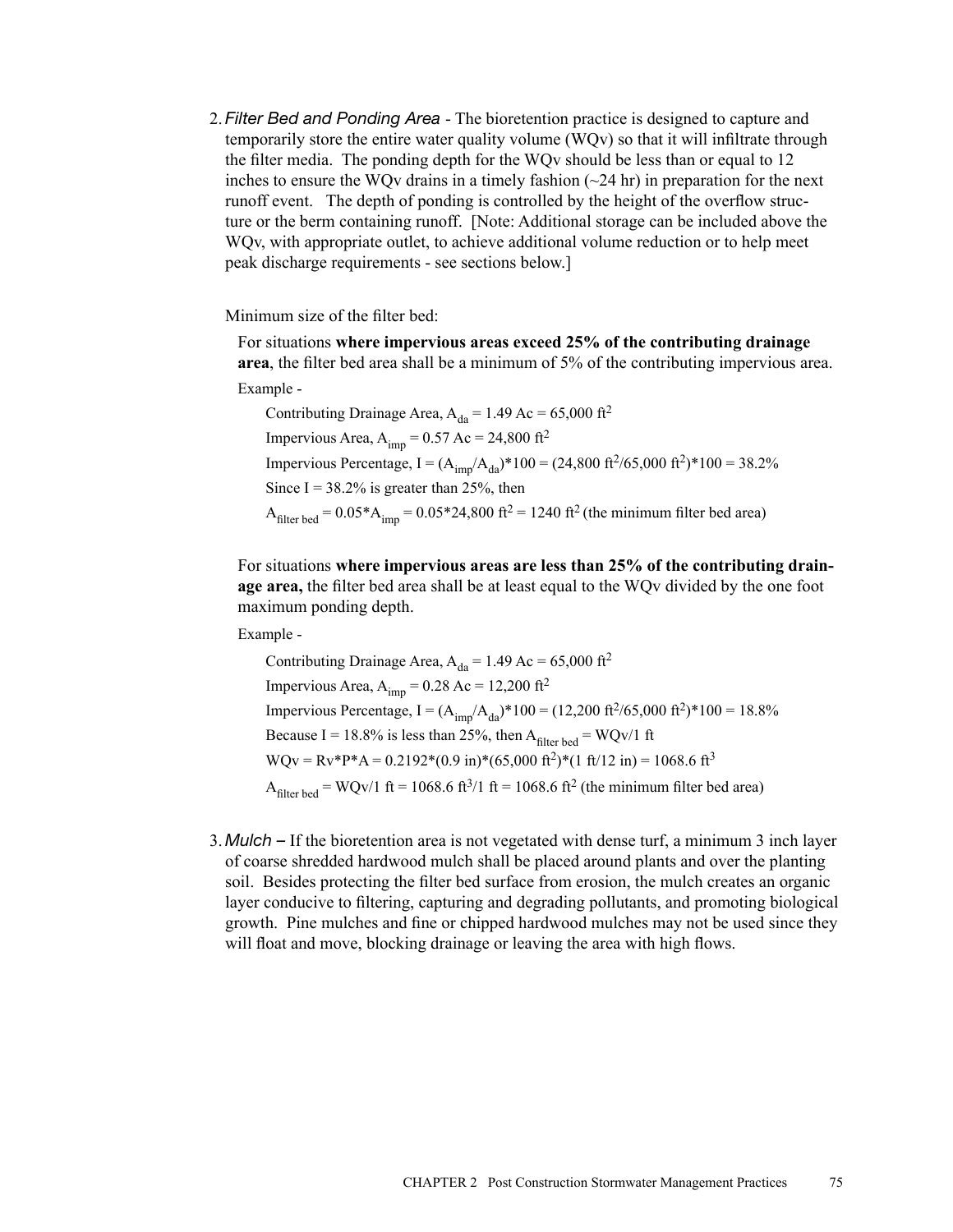- 4.*Planting Soil –* The planting soil filters the treatment volume, detains runoff in the available void space and provides a media for plant growth and a biological community. Much of the pollutant removal occurs in this zone due to filtering, microbial activity, ion exchange, adsorption and plant uptake. The planting soil (an engineered soil media) shall be at least two feet deep and up to four feet in depth (settled) depending upon the planned vegetation. Greater depth is necessary to accommodate the root ball of trees planted in bioretention facilities. Soils and soil mixes must be certified by a qualified laboratory (1 test per  $100 \text{ yd}^3$  of soil) and have the following attributes:
	- Texture class: loamy sand. Having no less than 80% sand and no greater than 10% clay considering only the mineral fraction of the soil.
	- pH range: 5.2 8.0
	- Soluble Salts: 500 ppm maximum.
	- Decomposed organic matter: 3-5% by weight [Note: this translates to 8-20% organic matter by volume. See note on "Creating a Suitable Soil Media" below.]
	- Phosphorus: phosphorus of the planting media should fall between 15 and 60 mg/kg (ppm) as determined by the Mehlich III test. For sites in watersheds with a phosphorus TMDL or sites with high phosphorus loads, the phosphorus content of the planting media should fall between 10 and 30 mg/kg as determined by the Mehlich III test.
	- Sand added shall be clean and meet AASHTO M-6 or ASTM C-33 with a grain size of 0.02-0.04" inches.

Creating Suitable Soil Media - To meet the above soil media criteria, the following mix (by volume) is recommended as a starting point:

Sand: 7.5 parts clean sand (i.e., ASTM C-33 or equivalent, < 1% passing No. 200 sieve)

Native Soil: 1.5 part (loam, silt loam or clay loam texture)

Decomposed Organic Matter: 1 part (leaf compost, pine bark fines, mulch fines, etc.)

Based on testing, experience and native soil characteristics the sand, soil or organic matter content can be adjusted to achieve the desired mix. The soil mix supplier should pre-test the sand, native soil and organic matter to evaluate their phosphorus content. The soil mix supplier must present a soil test showing the planting media meets the criteria above.

- 5. *Filter Layer -* The filter layer is composed of a layer of sand over a layer of pea gravel and is required to prevent fines from the planting soil migrating down through to the underdrain or to the subsoil below the practice.
	- Three inches of clean medium concrete sand (ASTM c-33) over three inches of #8 or #78 stone (pea gravel).
- 6. *Gravel Layer and Underdrain System* A gravel bed consisting of # 57 washed stone (excluding recycled concrete) shall be provided as drainage media and bedding material for underdrain pipes and as the water storage reservoir in whole or as a part (with 6 inches of soil media) for the purpose of denitrification. The gravel layer shall generally be 10-12" thick with a minimum of 3-in. of gravel provided above and below underdrain pipes. The thickness of the gravel layer (or sump) below the drain may be increased to promote infiltration into the underlying soil.

Page updated on 3-3-14

*Note: Portions of this text regarding creating soil media is being considered for revision. It appears that a sand-soil-compost ratio of 5-1-2 (maybe 5-1-3) may be a better starting point to reach the specified attributes above. Input is welcome.*

*John Mathews 7-9-14*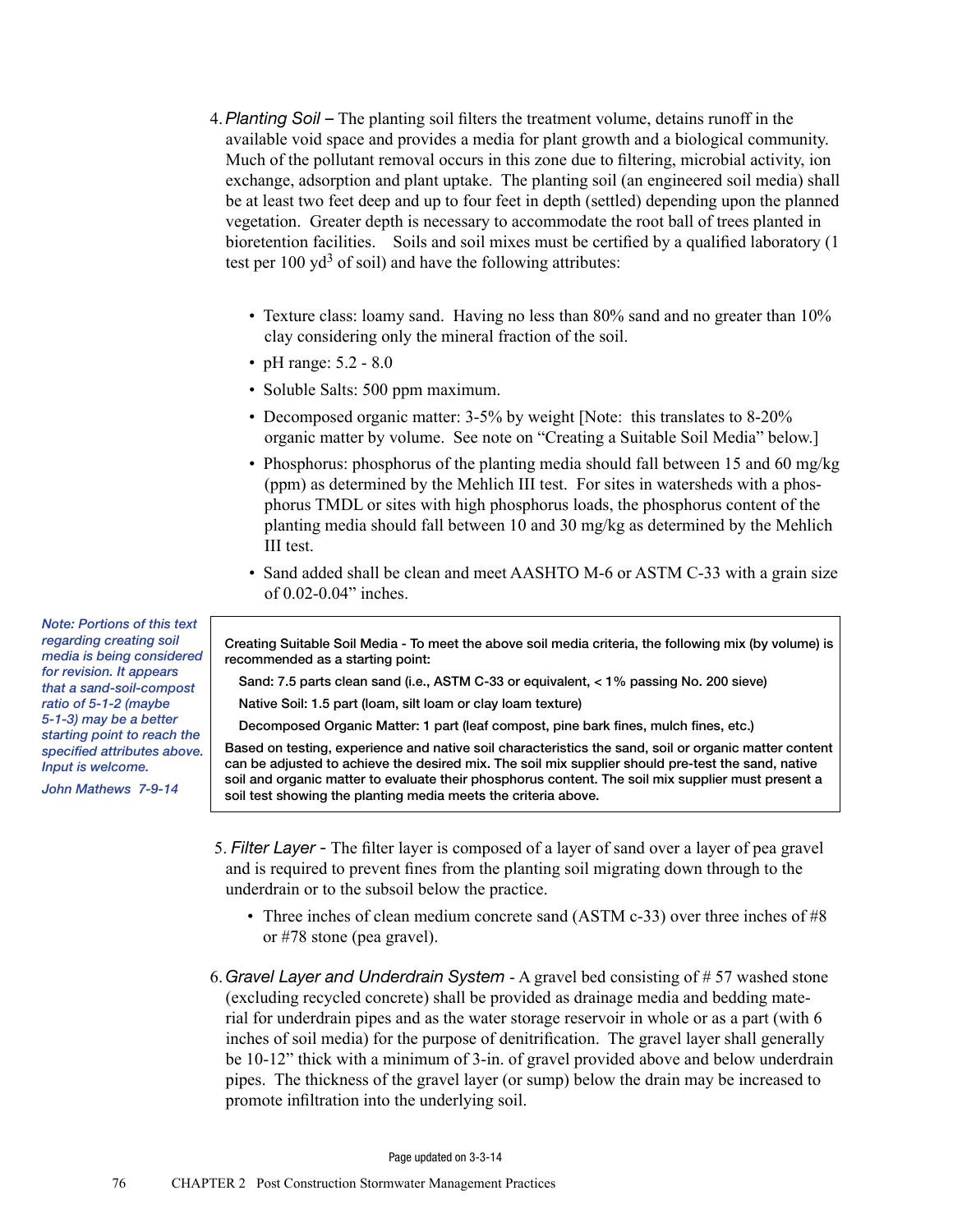Underdrains shall be a perforated pipe capable of withstanding the expected load above and exceeding the drainage capacity of the planting soil layer. The following requirements apply to underdrains:

- The underdrain system shall be placed level or on a positive slope.
- Underdrain pipes shall be a minimum 4-in. diameter perforated PVC pipe with the holes oriented downward.
- Underdrains are placed within a layer of  $\# 57$  washed gravel, having a minimum of 3-in. of gravel above and 3-in. below the pipe.
- Underdrains shall be placed depending upon the purpose of the reservoir created:
	- o For promoting infiltration into appropriate in-situ soils, underdrains are outletted at a higher elevation from the gravel layer either by raising the underdrained or utilizing an upturned elbow. Provide suitable gravel thickness to create an internal water storage (IWS) layer (temporary storage sump) capable of storing the entire water quality volume. See the figure below.
	- o For treating nitrogen, an upturned elbow is also used to raise the outlet of the underdrain and thus create an anoxic zone for denitrification. Ponding water into the bottom six inches of soil media is necessary for this to occur and will increase nitrogen removal by the practice. Gravel depth is determined by the volume of water targeted for anaerobic treatment. See the figure below.
- Underdrain pipes shall end with an elbow or a capped tee with a vertical pipe providing observation and/or cleanout at the elevated end of the pipe. Observation/ cleanout pipes shall consist of a minimum 4 inch diameter vertical non-perforated PVC pipe extending to the surface of the practice and sealed with a removable watertight cap.
- Underdrains shall drain to an existing drainage system or other suitable stable outlet having positive drainage.



Figure 2.10.5 Bioretention with an underdrain and reservoir for increased infiltration. The reservoir or internal water storage (IWS) is created by using an upturned elbow. An orifice can also be added to modify the drain time through the filter media.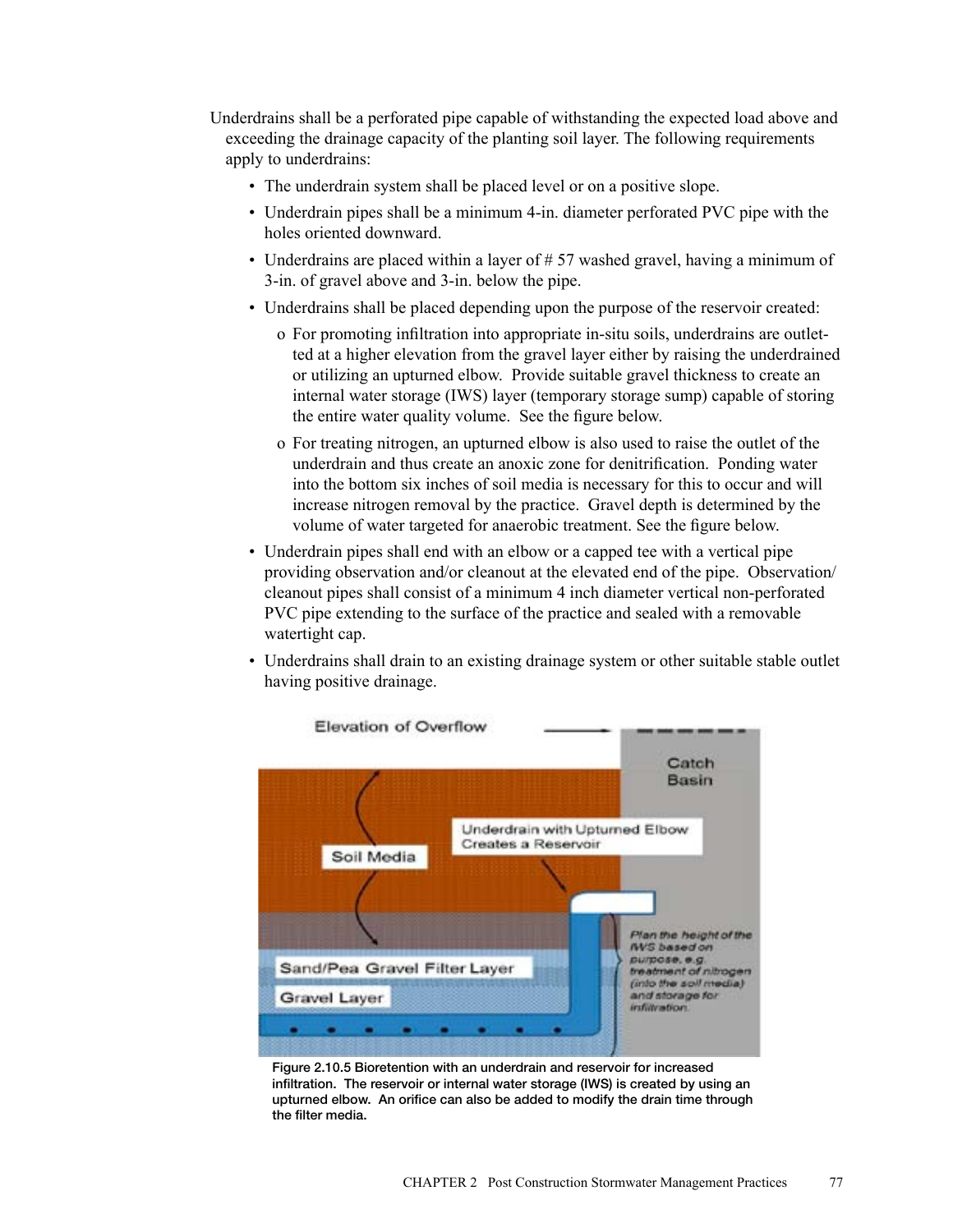7. *Overflow, Tailwater and Routing -* Bioretention facilities shall have a means of discharging runoff that exceeds the capacity of the practice (in a non-erosive manner). This will be a drop inlet or weir set at the maximum ponding elevation of the treatment volume (WQv). In contrast, off-line facilities collect runoff until the ponding area fills, then are bypassed by additional storm flows. As with all stormwater practices, the designer must evaluate and account for potential tailwater conditions in the storm sewer or receiving stream.

The bioretention practice is going to perform as intended, and most predictably, when the underdrain outlet is free draining (i.e., not subject to tailwater conditions where the underdrain outlet would be fully or partially submerged). However, bioretention practices are part of the larger stormwater management or drainage network of the development site. Having the outflow rate of the bioretention practice reduced due to increased head at the outlet is likely to have minimal negative impacts. However, any scenario in which water from the larger drainage network (such as a detention basin, a receiving stream or lake, or a storm sewer) is backed into the bioretention cell by having a higher head at the outlet than is present in the bioretention practice should be avoided. From a practical standpoint, the engineer might use the following rules of thumb when checking for back flow into the bioretention practice from tailwater/surcharge in the drainage network:

- the bioretention practice should be designed such that the tailwater elevation does not exceed the elevation of the internal water storage zone for the 1-year, 24-hour event;
- the bioretention practice should be designed such that the tailwater elevation does not enter the top 12 inches of planting media for the 10-year, 24-hour event.
- 8. *Planting Materials –* Species planted in bioretention practices should be adapted to the region, pollution tolerant, and able to survive the variable moisture conditions. Most plants should be facultative (found equally in wetland or upland conditions) though some species found in either environment may be acceptable. Native and non-invasive plants shall be used. Turf is an option if it can withstand the duration of ponding.

Select plants that in a mature condition will be appropriate to the depth of soil and the underdrain system. For examples, trees may be selected if the planting soil will be at least 4 inches deeper than the root ball of the selected trees. Trees and large shrubs will require staking to prevent being dislodged by wind. It is recommended that a qualified landscape architect, horticulturalist, or native plant dealer be consulted during the design of the planting plan.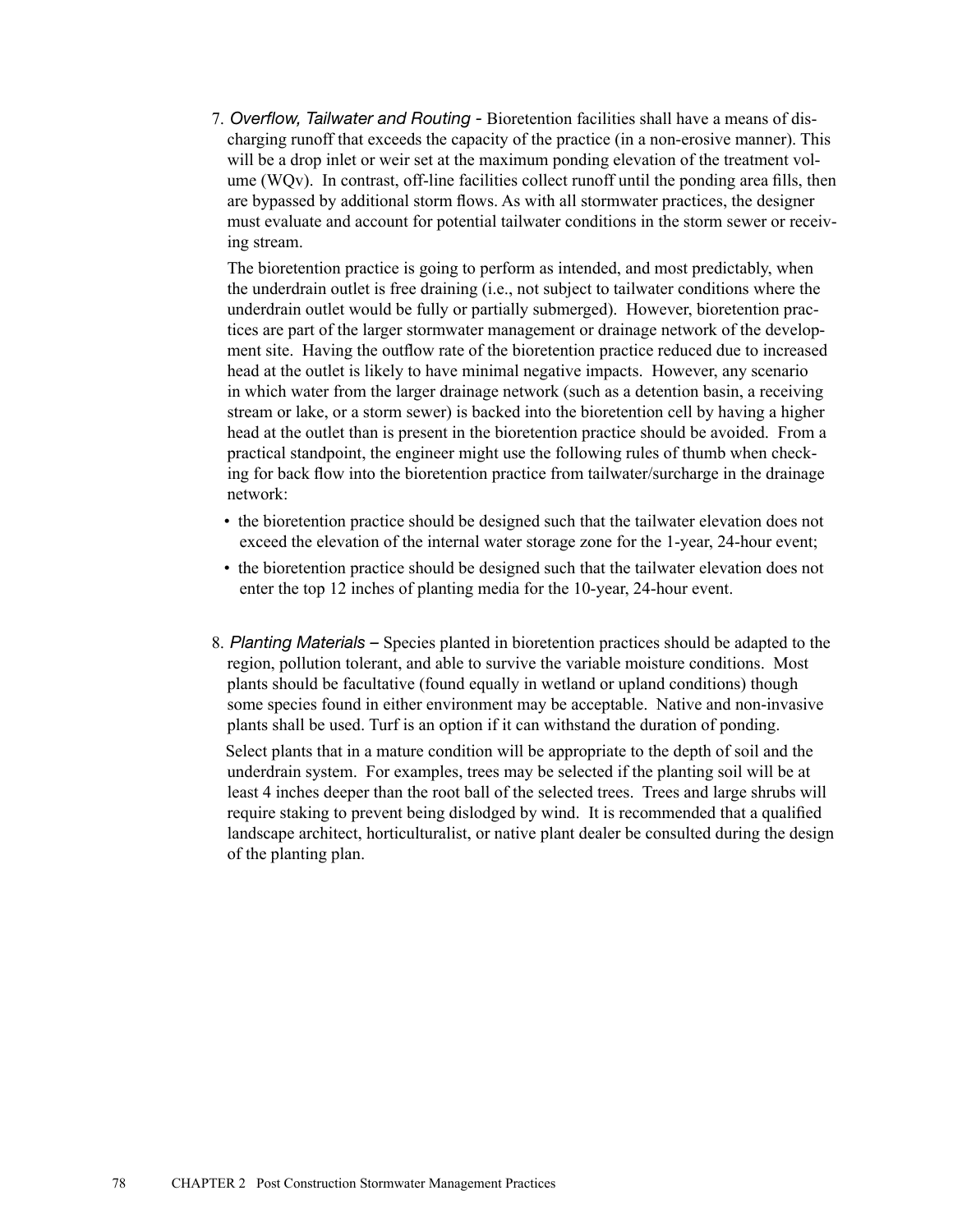# Design Checklist

1. Compute water quality volume (WQv).

 $WQv = Rv * P * A / 12$ , where:

 $WQv =$  water quality volume in acre-feet

 $Rv =$  volumetric runoff coefficient

Planned Site Imperviousness (i)  $\qquad \qquad$  (e.g. for 80% imperviousness use 0.8)

 $Rv = 0.05 + 0.9$  (i)

 $Rv =$ 

 $P = 0.9$  inch precipitation depth

 $A$  = area draining into the BMP in acres

2. Compute critical storm detention requirements. Substitute local requirements if they differ from the critical storm method.

| <b>Design Storm</b> | Peak<br><b>Discharge</b> | 24-hour Runoff Volume (show units) |                  | <b>Percent Increase</b> | Design Discharge (cfs) |
|---------------------|--------------------------|------------------------------------|------------------|-------------------------|------------------------|
|                     | Rate (cfs)               | <b>Pre-Development</b>             | Post-Development |                         |                        |
| 1-year              |                          |                                    |                  |                         |                        |
| $2$ -year           |                          |                                    |                  |                         |                        |
| 5-year              |                          |                                    |                  |                         |                        |
| 10-year             |                          |                                    |                  |                         |                        |
| 25-year             |                          |                                    |                  |                         |                        |
| 50-year             |                          |                                    |                  |                         |                        |
| 100-year            |                          |                                    |                  |                         |                        |

Critical Storm \_\_\_\_\_\_\_ Design Discharge \_\_\_\_\_\_\_\_

# 3. Determine whether bioretention is an appropriate stormwater practice for the area.

- Limited drainage area (generally <2 acres)
- Outlet for an underdrain and or soils of sufficient hydraulic conductivity to fully drain the practice in a period of 12 to 48 hours.
- Sites with sufficient fall between inflow elevation to outfall (generally exceeding 3.5) feet). Shallower facilities are expected to reduce the effectiveness of treatment.
- Consider whether peak discharge requirements will be managed at the bioretention practice and whether these stormwater detention needs make bioretention infeasible.
- No continuous groundwater flow or seasonal high groundwater table above the practice bottom, or perimeter drains are sufficient to lower seasonal high groundwater table.
- Low potential for groundwater pollution (high pollution loads or high groundwater table). A liner may be used in areas with high pollutant loads or high groundwater table.
- Can meet setback requirements found in Table 2.10.1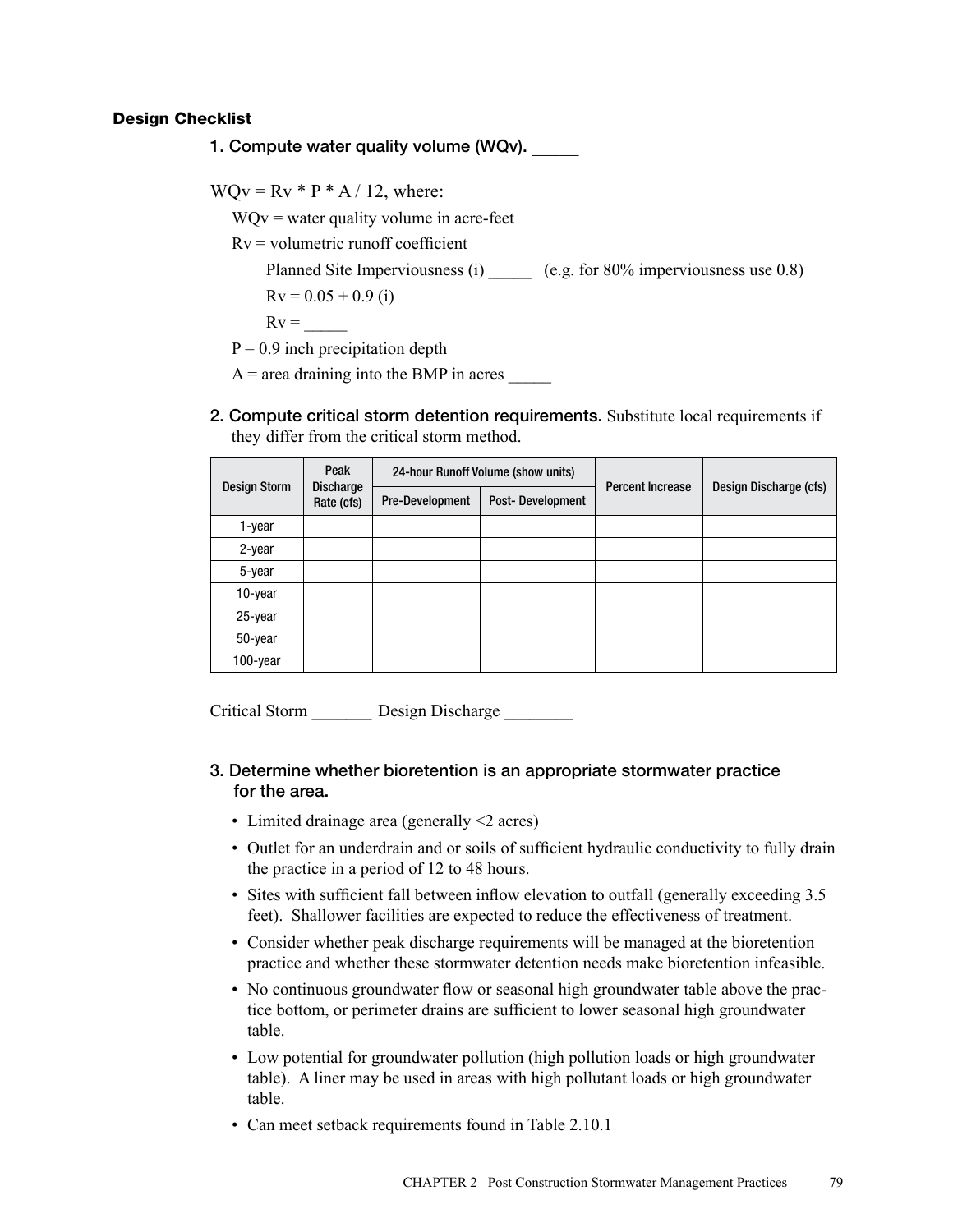#### 4. Additional local conditions or criteria affecting design:

5. Determine the size of the bioretention filter bed area. The surface area of the filter bed is determined based upon site imperviousness and the ponded area needed to capture the water quality volume (WQv). For sites where impervious areas are greater or equal to 25% of the total drainage area, then the minimum filter bed area is equal to 5% of the contributing impervious area. For sites where impervious areas are less than 25%, then the filter bed area shall be at least equal to the WQv divided by the maximum ponding depth ( $\leq$  one foot). The WQv divided by the design depth provides the minimum surface area of the filter bed. Actual ponding of the WQv will be shallower as side slopes allow ponding over a larger bowl volume.

Where the drainage area is  $\geq 25\%$  impervious area, the filter bed area shall be at least 5% of the contributing impervious area.

Where  $A_{da} \ge 25\%$  impervious, then  $A_{filter \text{ bed}} = 0.05 * A_{imp}$ 

Where the drainage area is < 25% impervious area, the filter bed area shall be the WQv divided by the maximum ponding depth (1 foot).

Where  $A_{da} = 25\%$  impervious then  $A_{filter\text{ bed}} = WQv/1$  ft max. depth or other desired depth

## 6. Check to see that drain time is within the required parameters (12-48 hours):

- 7. Determine practice dimensions and design depths/elevations. The landscaped ponded area shall be a minimum of 10 feet wide with the length generally exceeding 2:1 (length:width).
	- Width Length Ponding depth
	- Overflow catch basin or weir
	- Mulch depth 3"
	- Soil media depth (generally  $2 4$  feet deep)
	- Sand layer Pea gravel
	- Gravel layer Cover over underdrain Diameter of underdrain
		- Underdrain invert elevation (at catch basin)
		- Depth of gravel layer beneath underdrain
	- Liner (only for potential groundwater pollution)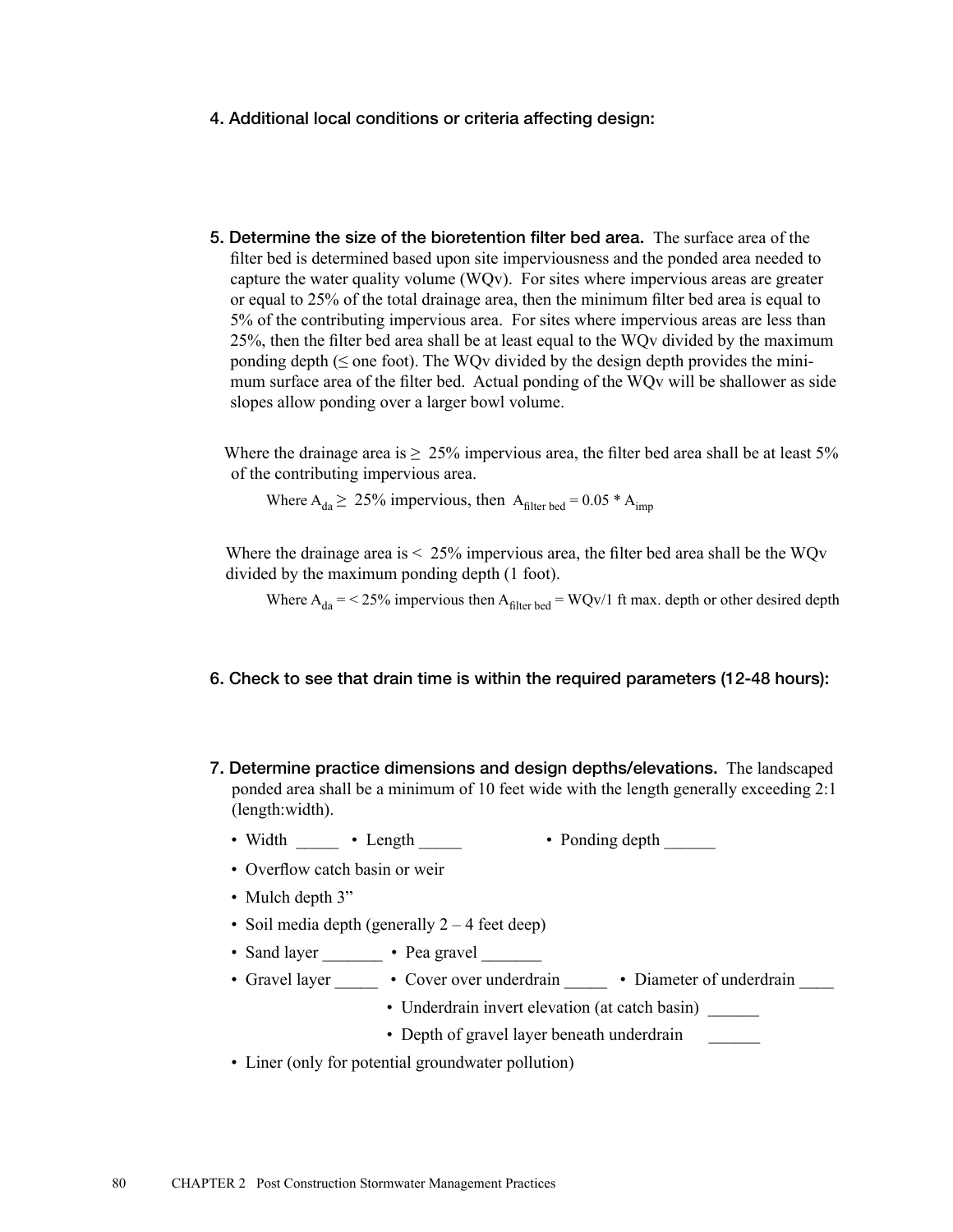- 8. Design stable conveyances into the practice. Off-line practices will need to have flow diverted.
	- Flow diversion structure.
	- Curb cuts or openings, rock channel protection.
	- Slotted curb diversion in which flows exceeding WQv bypass the bioretention practice and are routed to other required stormwater detention practices.
	- Overflow catch basin inlet.
	- Other
- 9. Pretreatment. Depending upon whether flow is concentrated or sheet flow, specify the devices used to dissipate runoff energy and to capture excessive sediment or other pollutants/trash before water is ponded. The plan and cross-section should show these devices and their dimensions.
	- Stone trench/gravel verge. Grass channel. Other.
		-

• Grass filter strip. • Forebay.

#### 10. Gravel layer and underdrain system

- No underdrain. On-site soils are suitable for infiltration. Tested rate of infiltration or hydraulic conductivity at the excavated depth  $\qquad$ .
- Upturned elbow or underdrain above gravel for internal water storage volume.

Available water storage volume = volume of gravel x porosity (assumed  $0.35$  for #57 gravel)

- Standard gravel layer and underdrain system. Minimum 3" of gravel above and below the underdrain.
- 11. Emergency overflow. Conveys larger flows by or safely through the practice without erosion.
- 12. Landscaping plan. Show locations of plantings on a plan view and the associated quantities of suitable native plants.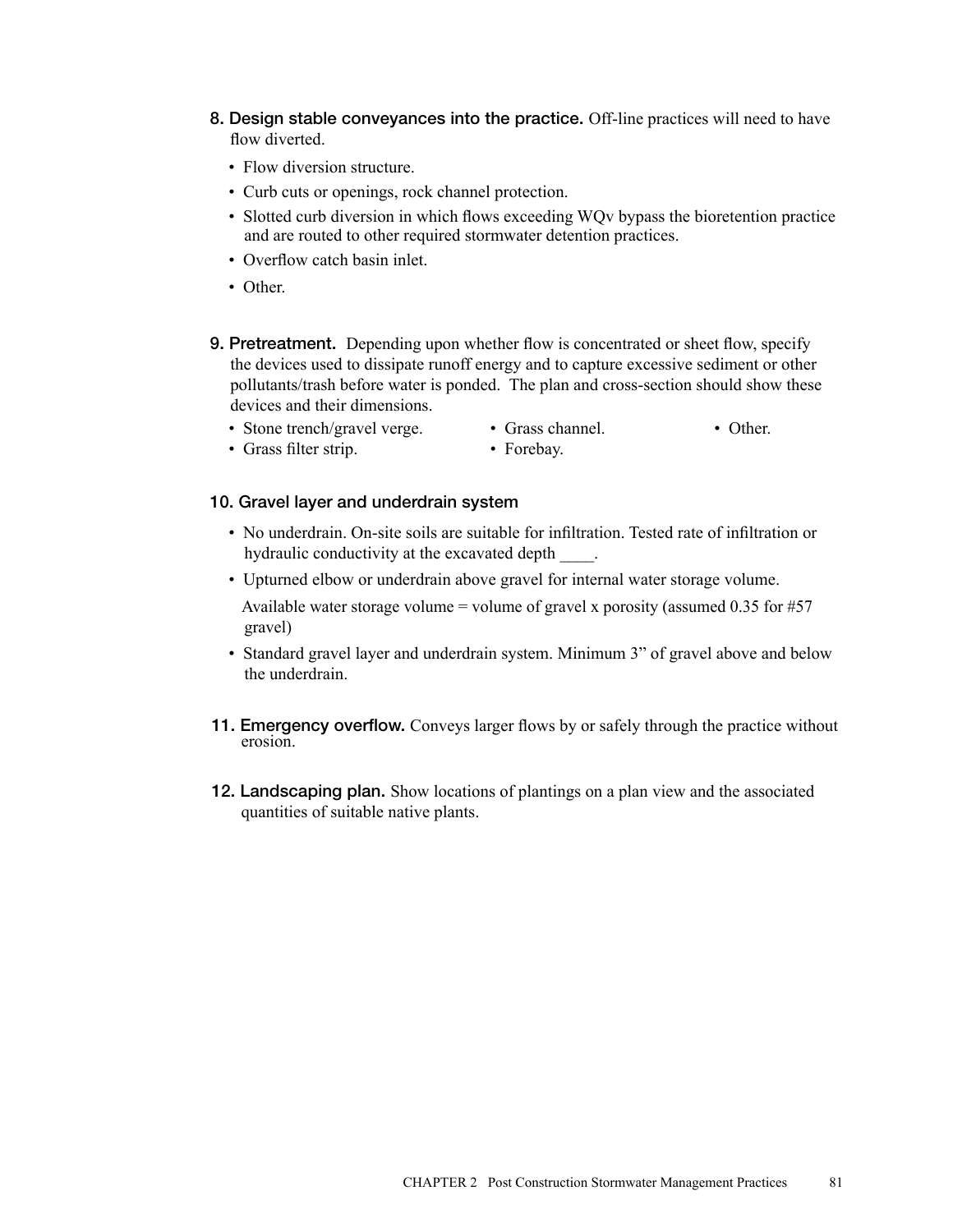## Construction Issues

- 1. Timing of Construction Construction of bioretention practices shall take place after land grading is complete and the contributing drainage area has been stabilized. Construction may take place if the entire contributing area can be effectively diverted until construction is complete and fully-vegetated cover protects all soil areas. Construction shall not occur during periods of precipitation since clogging of soils, bedding, filter or planting media may occur.
- 2. Excavation, Soils and Liners Excavate the trench to plan dimensions being careful to protect in-situ soils by avoiding compaction of the trench with equipment or foot traffic. An initial 2-3" layer of uniform construction sand will help to avoid this impact. Some smearing of soils at the final grade will occur if a bucket without teeth is used. If this smearing occurs, it shall be remediated by fracturing a few inches deep with an appropriate tool. Bioretention lined with plastic shall use a minimum 30-mil liner and take measures to avoid puncture of the liner.
- 3. Planting Soils Soils must be tested by a certified laboratory to insure they meet required specifications. Documentation of certification/testing shall be available onsite to site inspectors. The planting soil shall be placed in 12 inch lifts and lightly settled by gentle soaking with water (to promote settling). Planting soil should be placed to a depth approximately 5% higher than finish grade to allow for settling.
- 4. Mulch Place mulch once sufficient settling of the planting soil has occurred in order to avoid excess compaction. Bioretention vegetated with turf shall be sodded or planted and provided with straw mulch cover as soon as final grade is reached.
- 5. Vegetation Grassed filter strips should be sodded rather than seeded. Trees and tall shrubs subject to being thrown by wind must be staked to remain upright.

# **Maintenance**

Proper functioning of a bioretention practice is dependent on the planting soil continuing to drain and plant survival. Most maintenance activities influence these goals. Maintaining the pretreatment area and minimizing erosion will extend the function of the planting soil. Bioretention areas are a landscaped feature of a site and regular attention to the plants is necessary. Take measures to insure winter snow plowing does not pile snow on trees or shrubs in the landscaped ponding area.

Over time (3-10 years); fine sediments may accumulate in the top few inches of planting soil. This is expected and can be corrected by replacing a portion of the planting soil or replacing all the planting soil and the filter layer until better permeability is achieved.

| <b>Activity</b>                                                                                               | <b>Schedule</b>                          |  |
|---------------------------------------------------------------------------------------------------------------|------------------------------------------|--|
| <b>Water Plants</b>                                                                                           | As necessary during first growing season |  |
| Prune and weed plants for appearance                                                                          | As needed                                |  |
| Inspect & replace poorly suited or diseased plants                                                            | As needed                                |  |
| Check for erosion or deposition in pretreatment and bioretention areas; Clean<br>out and repair damaged areas | Semi-annually                            |  |
| Inspect facility for salt damages                                                                             | Monthly                                  |  |
| Remove litter and debris                                                                                      | Monthly                                  |  |
| Add and/or replace mulch                                                                                      | Annually                                 |  |
| Test soil and adjust as necessary to maintain in 5.2-8.0 pH range                                             | Biannually                               |  |
| Check planting soil and filter layer for clogging, replacing nec. portions                                    | $2 - 10$ years/ As needed                |  |

Table 2.0.2 These maintenance activities are suggested as a minimum.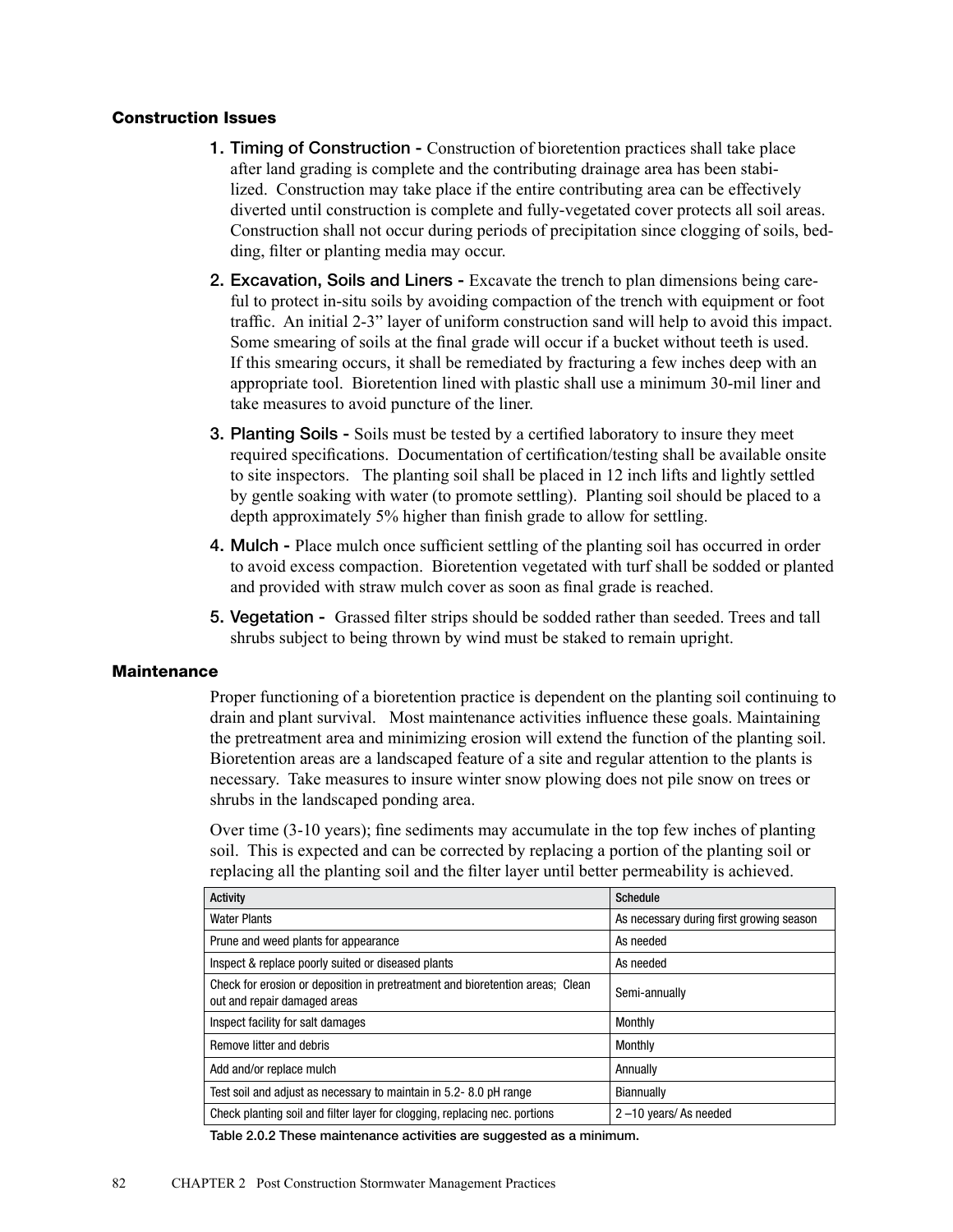#### **References**

ASCE/WEF (American Society of Civil Engineers/Water Environment Federation), 1998. Urban Runoff Quality Management, WEF Manual of Practice No. 23, ASCE Manual and Report on Engineering Practice No. 87, Alexandria and Reston, VA.

Brown, R.A., and W.F. Hunt. 2009. Designing bioretention with an internal water storage (IWS) layer. NC Cooperative Extension, Raleigh, NC.

Center for Watershed Protection. 2012. West Virginia Stormwater Management and Design Guidance Manual. West Virginia Department of Environmental Protection, Charleston, WV.

Claytor, R and T. Schueler. 1996. Design of Stormwater Filtering Systems. The Center for Watershed Protection. Ellicott City, MD.

Hunt, W.F. and W.G. Lord. 2006. Bioretention Performance and Design, Construction and Maintenance Considerations for Bioretention. AGW-588 North Carolina Cooperative Extension Service.

Hunt, W.F. and N.M. White. 2001. AG-588-3. Designing Rain Gardens (Bio-Retention Areas). North Carolina Cooperative Extension Service. Raleigh, N.C.

Hunt, W.F., A.P. Davis, and R.G. Traver. 2012. Meeting Hydrologic and Water Quality Goals through Targeted Bioretention Design. *J. Env. Eng.* 138(6): 698-707.

Hunt, W.F. and W.G. Lord. 2005. Bioretention Performance, Design, Construction and Maintenance. North Carolina Cooperative Extension Service. Raleigh, N.C.

NCDENR. 2009. Stormwater Best Management Practices Manual. Raleigh, NC: NC Division of Water Quality.

Prince George's County. 2002. Bioretention Manual. Programs & Planning Division, Department of Environmental Resources. Landover, MD.

Prince George's County. 1993. Design Manual for Use of Bioretention in Stormwater Management. Department of Environmental Resources, Prince George's County, Landover, MD.

Rawls, W., D. Brakensiek, and K. Saxton. 1982. Estimation of Soil Water Properties. *Transactions of the American Society of Agricultural Engineers.* Vol. 25, No. 5, pp. 1316 – 1320 and 1328.

Rawls, W., D. Giminez, and R. Grossman. 1998. Use of Soil Texture, Bulk Density and Slope of water Retention Curve to Predict Saturated Hydraulic Conductivity. ASAE. Vol.  $41(4)$ , pp.  $983 - 988$ .

Schueler, T. R. 1987. Controlling Urban Runoff: A Practical Manual for Planning and Designing Urban BMPs. Department of Environmental Programs. Metropolitan Washington Council of Governments, DC.

State of New Jersey, Department of Watershed Management. 2004. New Jersey Stormwater Best Management Practices Manual. Trenton, NJ.

Wisconsin DNR. 2010. Bioretention for Infiltration Conservation Practice Standard 1004. Madison, WI.